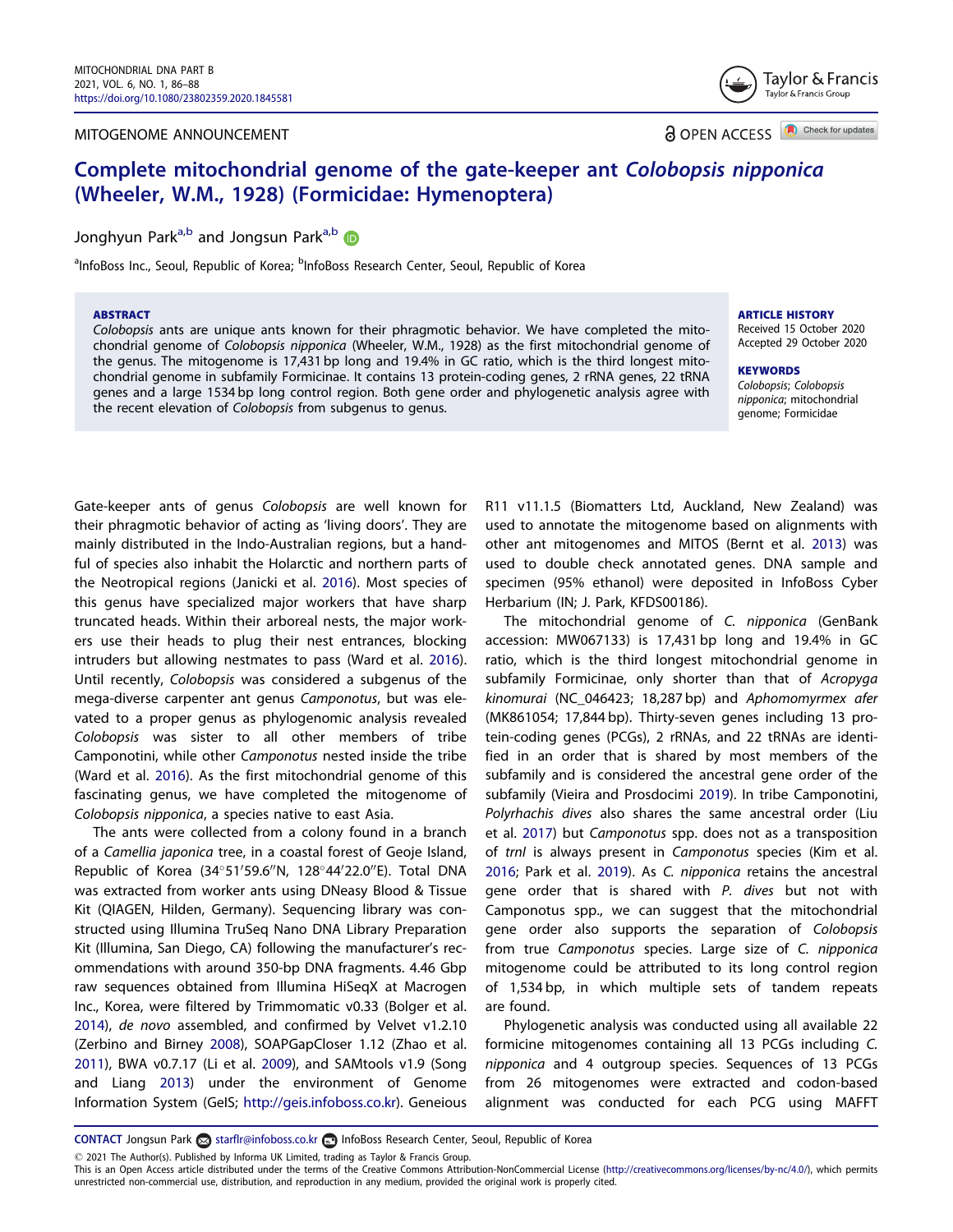<span id="page-1-0"></span>

 $0.05$ 

Figure 1. Maximum-likelihood (bootstrap repeat: 10,000) and Bayesian Inference (1,100,000 generations) phylogenetic trees of all available 22 Formicinae ant mitochondrial genomes: Colobopsis nipponica (MW067133, this study), Camponotus atrox (NC\_029357), Camponotus chromaiodes (JX966368), Camponotus concavus (NC\_042676), Camponotus floridanus (MK861055), Polyrhachis dives (NC\_030790), Acropyga donisthorpei (MH158404), Acropyga fuhrmanni (NC046421), Acropyga goeldii (NC046420), Acropyga guianensis (NC046422), Acropyga kinomurai (NC046423), Acropyga myops (NC046424), Acropyga pallida (NC046425), Acropyga panamensis (NC046426), Acropyga sauteri (NC046398), Acropyga smithii (NC046399), Anoplolepis gracilipes (NC\_039576), Aphomomyrmex afer (MK861054), Formica fusca (NC\_026132), Formica selysi (NC\_026711), Nylanderia flavipes (NC\_049861), Brachymyrmex patagonicus (MG253259), and four outgroup species: Myrmica scabrinodis (NC\_026133), Solenopsis invicta (NC\_014672), Pristomyrmex punctatus (NC\_015075), and Dolichoderus sibiricus (NC\_041075). Phylogenetic tree was drawn based on maximum-likelihood tree. The numbers above branches indicate bootstrap support values of maximum likelihood tree and posterior probability of Bayesian Inference tree, respectively.

provided on the Translator X web server with default settings (Abascal et al. [2010\)](#page-2-0). Concatenated alignment of 13 PCGs was subjected to construct a maximum-likelihood (ML) tree using MEGA X (Kumar et al. [2018\)](#page-2-0) and a Bayesian Inference (BI) tree using MrBayes v3.2.7a (Ronquist et al. [2012](#page-2-0)). A heuristic search was used with nearest-neighbor interchange branch swapping, Tamura-Nei model, and uniform rates among sites to construct ML tree. In both phylogenetic trees, C. nipponica was sister to all other Camponotini species (Figure 1), congruent to the previous phylogenomic tree drawn with 959 ultra-conserved element (UCE) loci (Blaimer et al. [2015\)](#page-2-0). Tribe Camponotini was sister to the rest of subfamily Formicinae (Figure 1), which is incongruent with the UCE phylogenomic tree but is a known phenomenon of mitochondrial gene-based trees of Formicinae (Chen et al. [2013](#page-2-0)). Topology of remaining formicine tribes was congruent to the UCE phylogenomic tree in the ML tree but was not in the BI tree as tribes Lasiini and Myrmelachistini grouped in the latter tree. This could be improved when more

mitogenomes are available covering other unexplored genera since only a single mitogenome is available for both tribes. The mitogenome of C. nipponica will be invaluable in further understanding of mitochondrial evolution in ants.

#### Disclosure statement

No potential conflict of interest was reported by the author(s).

#### Funding

This work was supported by both InfoBoss Research Grant [IBG-0017] and 'Cooperative Research Program for Agriculture Science & Technology Development [Project No. PJ013389052020]' Rural Development Administration, Republic of Korea.

#### **ORCID**

Jongsun Park **in** http://orcid.org/0000-0003-0786-4701